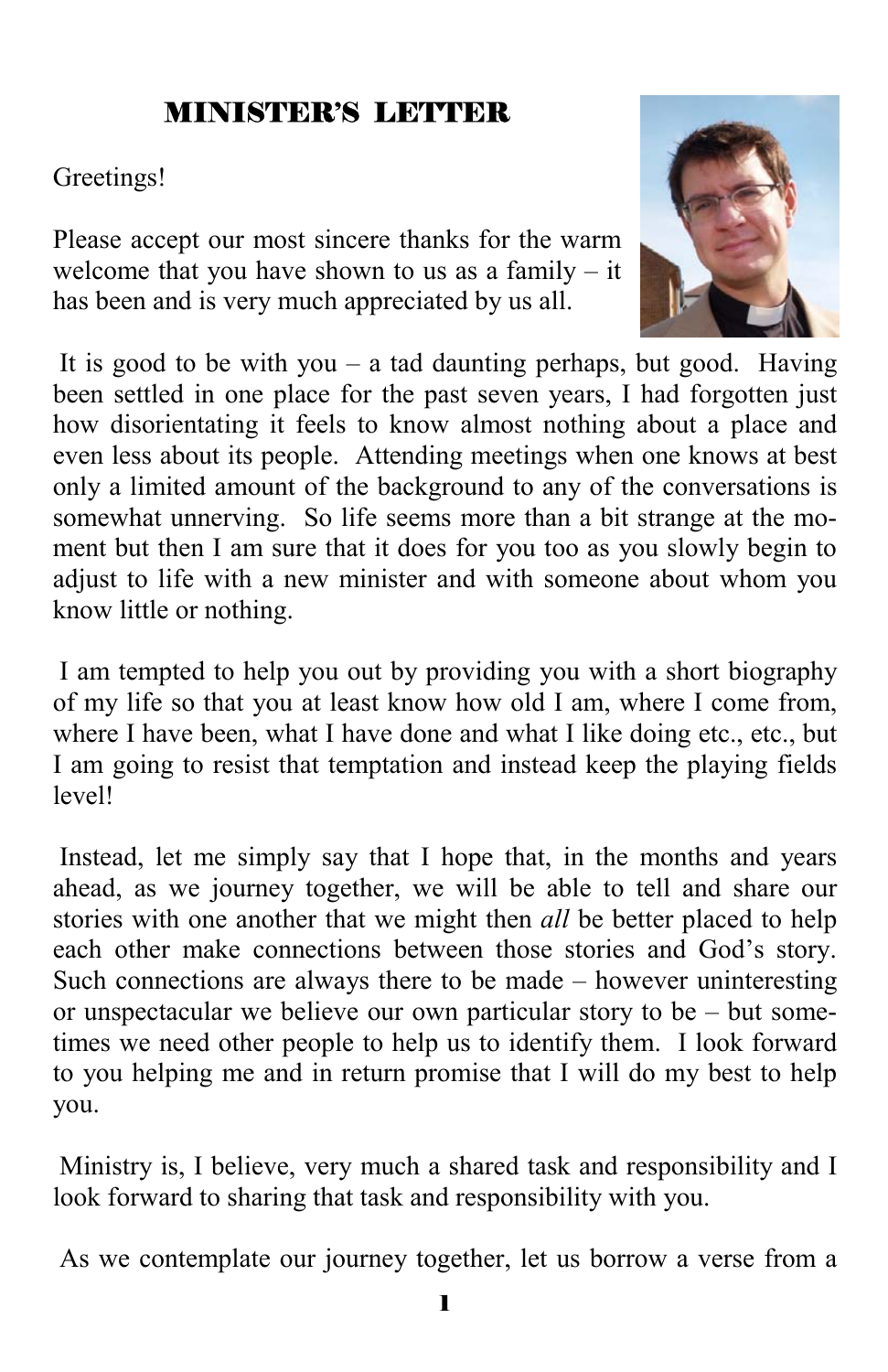well-known hymn and pray that we will always be able to say to one another:

> *Brother, sister, let me serve you, let me be as Christ to you; pray that I may have the grace to let you be my servant, too.*

> > With every blessing

# *Paul*

# MERTON ARTS SOCIETY

—— $<$  ()  $>$  —



The Merton Arts Society is an Arts Society for adults of all abilities and is the longest standing Arts Society in the London area. It is delighted to be holding its events at Martin Way Methodist Church from now on.

Events are monthly and on **Tuesday October 7th** feature a demonstration of Chinese Brush art birds and flowers. Members of the Church are invited to come along for the evening from 7.15pm until 9.00pm. The charge is £5 redeemable against membership fee.

On Monday **27th Oct - Saturday 1st November**, the society is holding its popular exhibition in the



Gallery in Wimbledon Library. All are welcome to come and see the range of work that members produce and have a chat about the Society if they wish.

For further information please contact Candida Wenham, either by email at candidawenham@hotmail.com or by phone 07766 825372.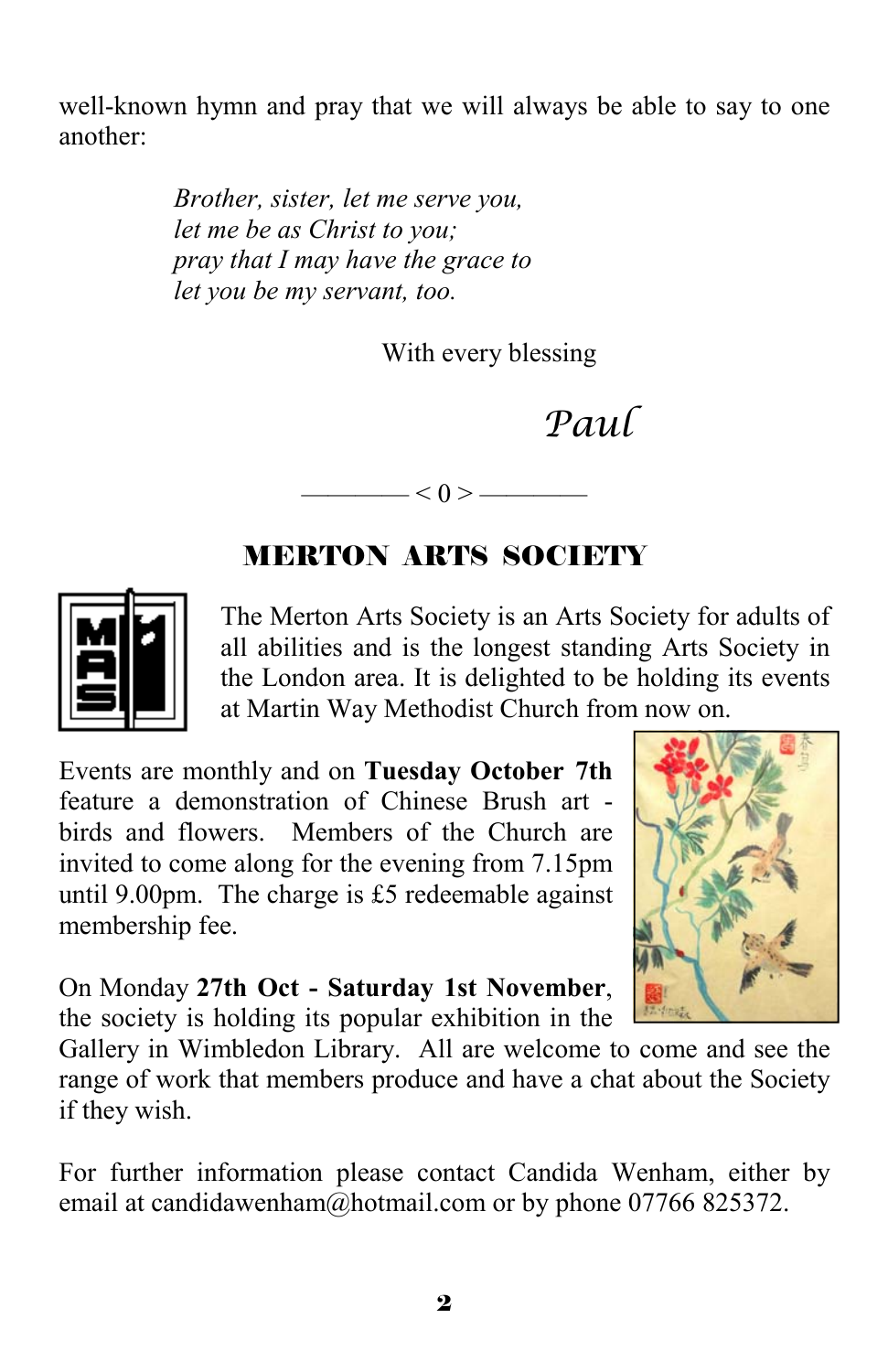# CHURCHES TOGETHER IN MERTON PARK

#### **What does it mean to be Ecumenical?**

The Ecumenical Movement is the name given to the  $20<sup>th</sup>$  century search to restore Christian unity, which dates itself officially from the World Missionary Conference at Edinburgh in 1910. Not to be confused with Inter-faith, or conformity; to be ecumenical is to declare a willingness to explore with other Christians the common roots of the faith; of most importance in Christian ecumenism is that people focus primarily on Christ, not on separate church organizations.

 Various Scriptures speak to us about the unity of the Body and God's own reconciling nature:

**2 Corinthians 5:19** The Church is entrusted with the message of reconciliation

**Ephesians 2: 11-22** God is reconciling himself to the Church through Jesus Christ

**1 Corinthians 12: 12-31** The Church, as the Body of Christ, is made up of many parts. All parts are necessary for the Body to function properly.

**John 17:20-26** As the Father and the Son are one, Jesus prays that his followers will be one.

**Churches Together in Merton Park** continues to meet 6 times a year. The meetings are usually well attended with all 5 churches (namely Merton Park Baptist, St Mary the Virgin CofE, St James of Merton CofE, St John Fisher RC and Martin Way Methodist) represented. At our last meeting in June there was a general feeling that we should be building ourselves up as the Body of Chris, so that we can discern where we are going as Churches Together and raise awareness of our planned activities for the year ahead. As a result it was decided to have an 'away  $\frac{1}{2}$  day' -a retreat for the committee, past members or those with a heart for ecumenism. St Michael's Convent is a possible venue and date to be decided.

#### **Joys and Concerns from the five Churches**

**Martin Way.** Derek Heaton announced that he will be standing down from the committee after 13+ years of faithful service. The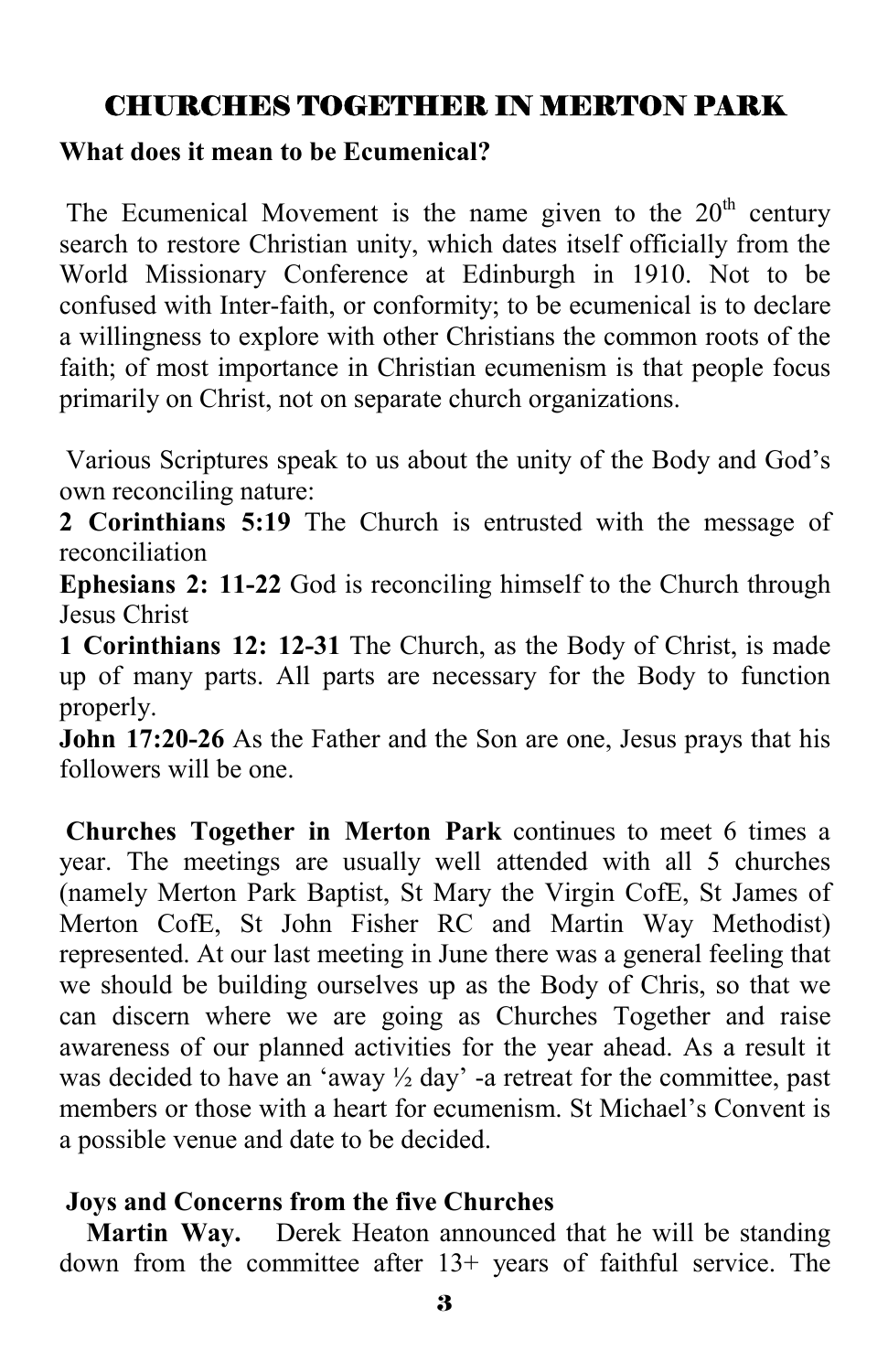committee appreciates his diligence, dedication and enthusiasm for the work of CTMP and knows that he will still be with us in spirit.

**Merton Park Baptist.** Celebrated their 80<sup>th</sup> Church Anniversary on the 14<sup>th</sup>-15<sup>th</sup> June with a Barn Dance on the Saturday. The Rev. Dr. John Wheeler President of the Baptist Union and Principal of Cardiff Bible College was the guest preacher on Sunday.

 **St Mary the Virgin.** The Rev John Hayward was inducted on the 22<sup>nd</sup> April. An impromptu concert for the Burmese cyclone Red Cross appeal raised over £4000, and the Church fair in excess of £3000.

 **St James of Merton.** The summer fair was a success, with involvement from the Korean group. The regular family services are gaining in popularity, and are being used to establish prayer partners. The Church is having problems with planning permission for much needed work on their hall.

 **St John Fisher.** There was a large attendance at Canon Acton's golden jubilee of ordination, which was celebrated with Mass and a reception. 70-80 children celebrated their first Holy Communion in June.

#### **Future plans and Dates for your diaries**

 **A Service of Reconciliation and Healing** for the five Churches will be held on St Luke's feast day, on the  $18<sup>th</sup>$  October 2008 at 6pm at St James Church. This will be in a Taize worship form.

 The next annual **Church Unity Service** will be held at **Merton Park Baptist Church** on the 3<sup>rd</sup> Sunday in January during which members of the CTMP group will be commissioned. As in previous years it will include a Service in each of the Churches during the week  $18<sup>th</sup>$  -25<sup>th</sup> January 2009.

 **Christmas leaflets**. The CTMP group would welcome any comments on the Christmas leaflet and possible suggestions about its continuation. A different format will be used this year.

 **More Representatives**? Although meetings are well attended it would be good to have another person to represent Martin Way. Please speak to Joyce Plant or Gwen Wildman if you would like to attend these meetings before deciding or making a commitment to join the committee. Everyone is welcomed.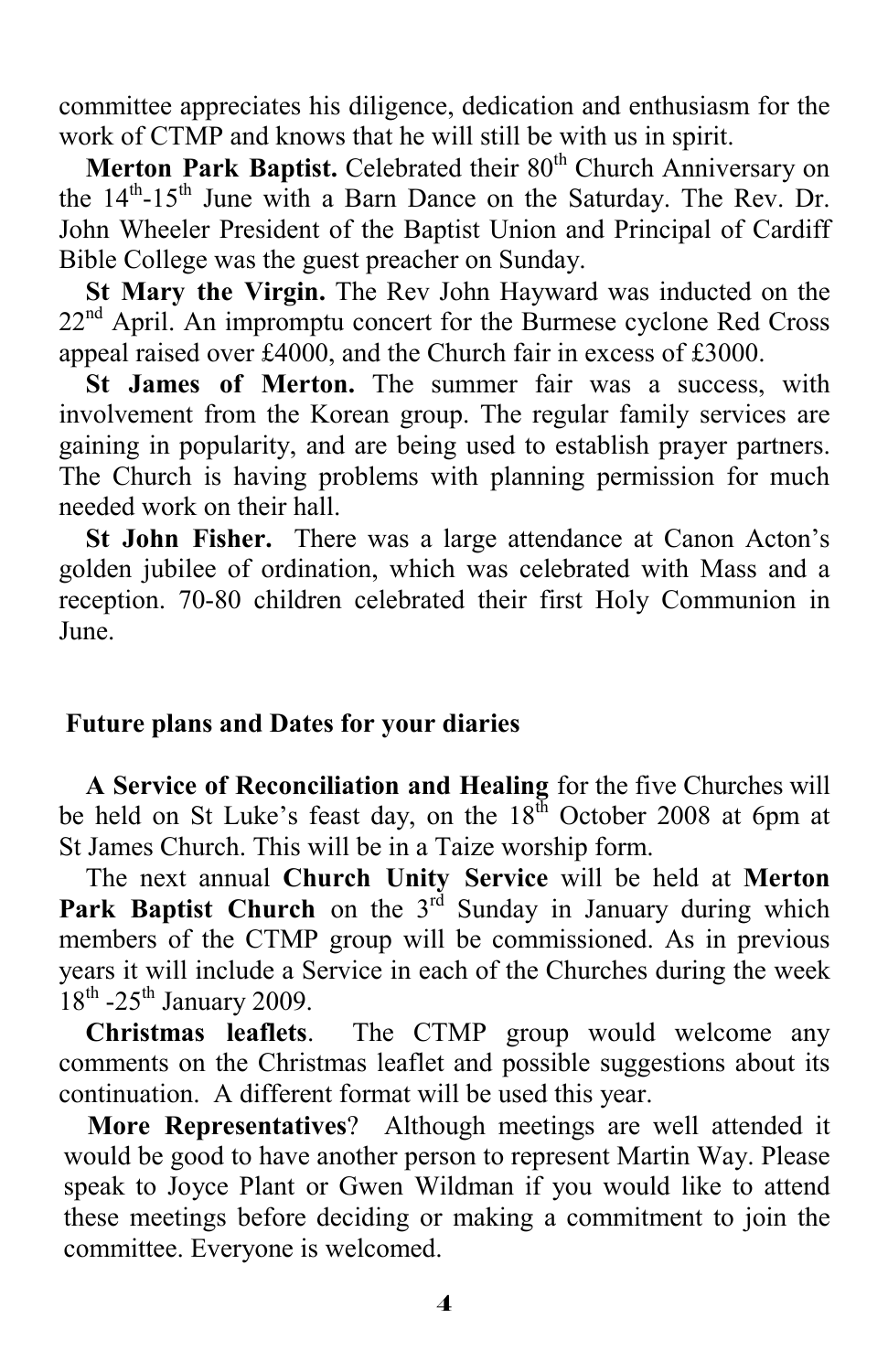### USE OF CHURCH PREMISES

 Over the last few months you may have been aware that the Church premises are been used more regularly. This is beneficial for several reasons; it opens the Church



to the local community, shows that we are not an insular organisation, helps maintain the fabric of the building, gives the place a "buzz", raises revenue to assist our finances and the Church is seen to be a living place.

 This increased use does bring out other issues that have not been apparent previously such as cleaning, rubbish disposal (using the bins), turning on/off lights, locking up etc. The main issue, however, is around the booking of rooms. In order that disappointment is avoided, can I ask you following this very simple checking and booking procedure ;

**1)** Check if the room required is used by a regular user. A list is on the notice board in the corridor opposite the Vestry.

**2)** Check if the date, time and room is available in the Diary in the Vestry.

**3)** Check with the Booking Secretary (Pete Boyd).

 **4)** Fill in a Booking form (to be found in Diary) and forward to the Booking Secretary.

| My contact details are: | Peter Boyd      |
|-------------------------|-----------------|
|                         | 96 Ashridge Way |
|                         | Morden          |
|                         | SM4 4ED         |

Tel: 020 8542 2377 Mob: 07880814709 E-mail peteboyduk@yahoo.co.uk

 If these few steps are followed, we should avoid problems but please contact me if here are any queries.

*Pete Boyd*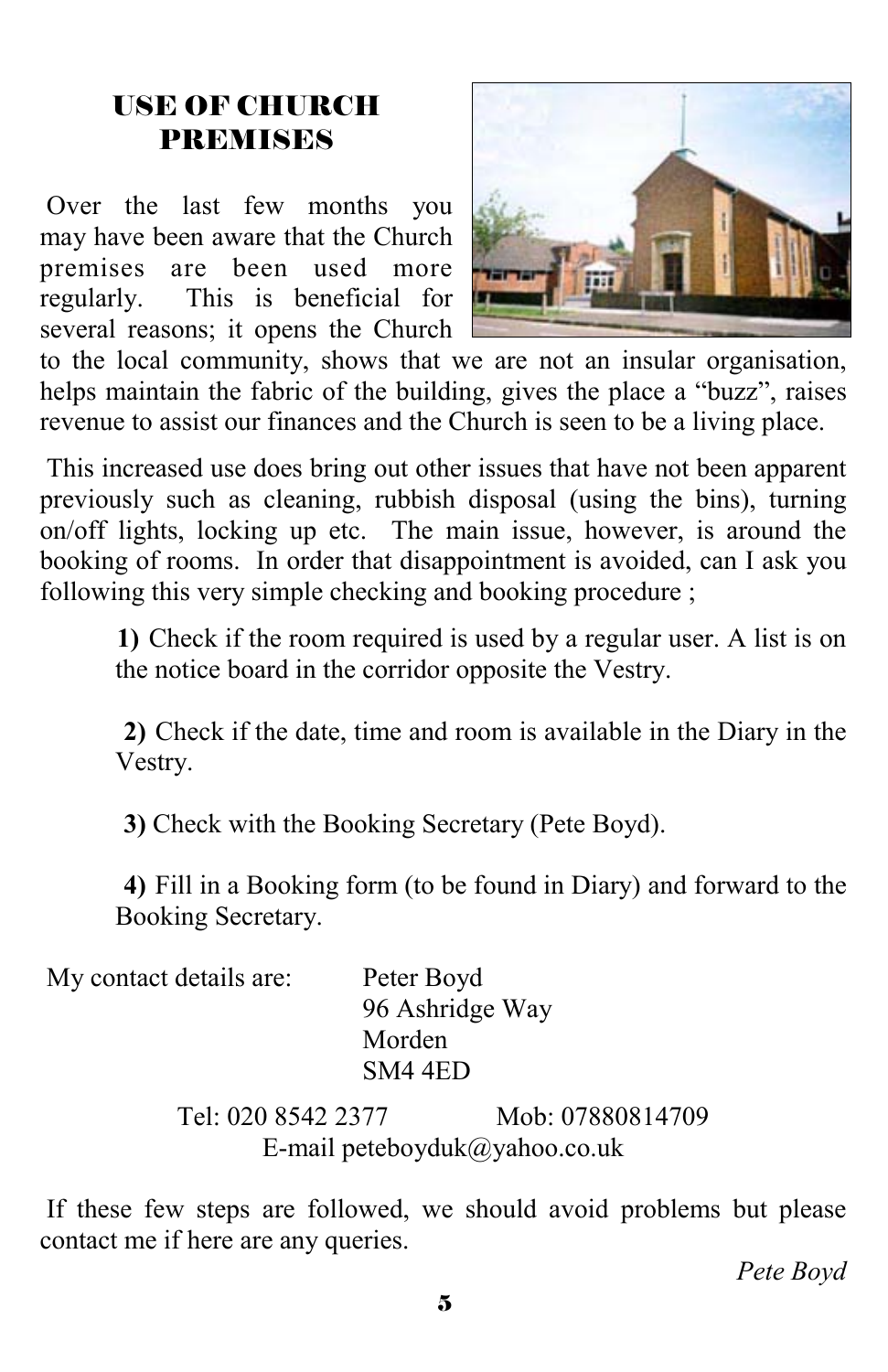#### THOUGHT OF THE MONTH - OCTOBER 2008



 At our afternoon tea to welcome our new minister, Paul, it was announced that two couples were about to celebrate their 40th and 45th Wedding Anniversaries. A widower friend sitting next to me said, "It would have been our Wedding Anniversary on Tuesday". Had June been still alive we would have been celebrating our Sixtieth Anniversary this month. When I mentioned this to someone she said, "It is still your Diamond Anniversary!"

 June died eleven and a half years ago and some of us know what it is like when anniversaries, birthdays and Christmases come around and our loved ones are no longer with us. I suppose the celebrations become commemorations. When these days come around we feel that the ones we lost are still with us. Of course we feel that at other times too. Memories of happy days are easily triggered.

 But how long after our lives on this earth are over will we be remembered? Only as long as someone who has known us are still alive. In a hundred years time we will all be forgotten. But when our time comes, what sort of memories will we leave behind? How will people remember you and me?

 Jesus gave us guidelines for living. If we try to follow those, we will leave behind, not only happy memories, but also an example to follow. We need help to live our lives to the full and that help is available if we ask for it. It's as well to remember that what we sow we shall also reap.

 So ends this month's thought. Sorry if it has been rather sombre. Meanwhile, best wishes to those who soon have a birthday or anniversary to celebrate in the near future.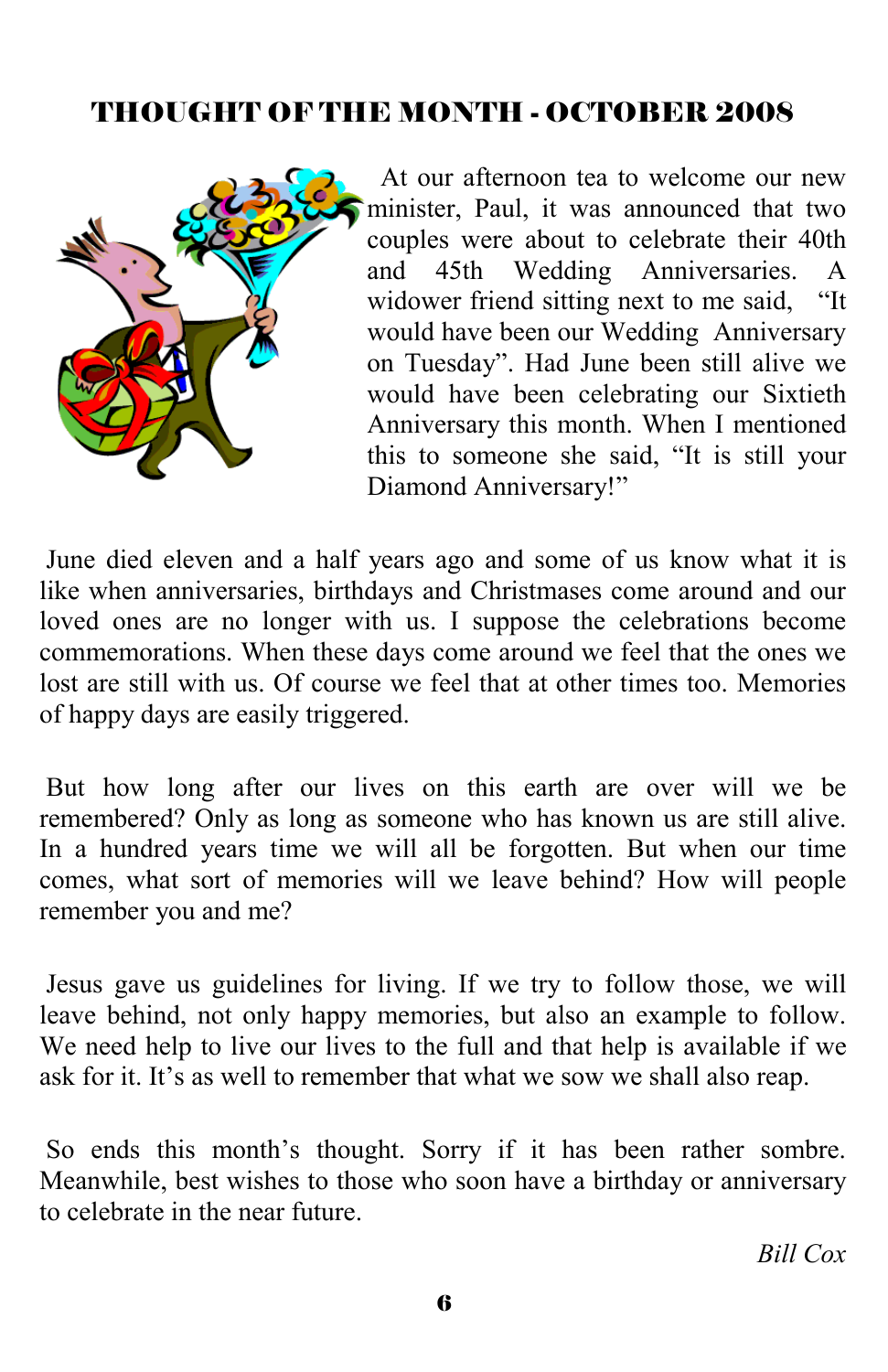### REVIEWS from RE:FRESH BOOKS

*God's Undertaker – Has science buried God?* by John Lennox. - rrp £14.99

John Lennox, Reader in Mathematics at Oxford University, takes a fresh look at the relationship between science and God arguing that science sits more comfortably with theism than atheism. Chapters look at current issues such as reductionism, intelligent design, the origin of life and the genetic code.





## *Just Walk Across the Room*

by Bill Hybels £8.99

Bill Hybels' new book *Just Walk Across the Room*, takes its title from an incident at a cocktail party when a man detached himself from his cosy group and walked across the room to talk to a lone stranger. That really says it all!

The book is about personal witness. Hybels, one of the authors of *Becoming a Contagious Christian*, advocates

building up a relationship of trust over a period of time, following a "3D" approach – first develop friendships by engaging in the lives of other people, then discover *their* stories, and finally discern the next steps.He places an emphasis on stories – other people's stories, your own story, stories about Jesus and the stories Jesus told. The book itself is rich in illustrations.

### *With What Remains*

by Lesley Belinda - £7.99

In 1994, Lesley lost her Rwandan husband in the Rwandan genocide. In this book she describes with great honesty her return to Rwanda ten years later to search for the truth of what had happened to her husband, and what she eventually discovered. She shares her fears and memories, as well as the traumatic truth that emerged…..and alongside this is the story of her journey of faith and forgiveness.



*These books are available from re:fresh books & christian resources, 23 The Broadway, Tolworth, Surbiton KT6 7DJ*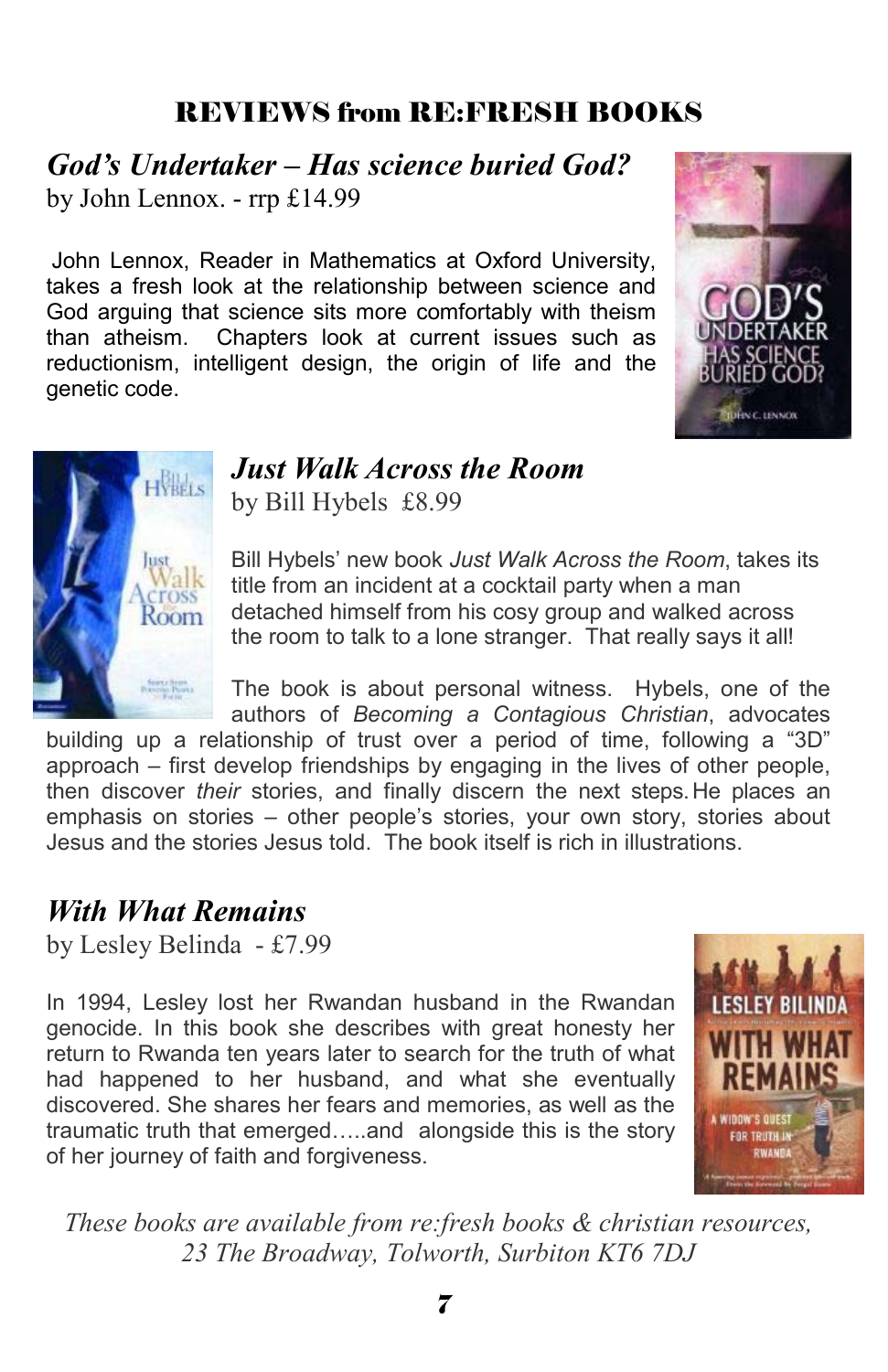## NEWS FROM KENYA 10th September 2007

Habari, Jambo, Cyfarchion, Greetings to everyone,

 Yes, it feels good to be back in this beautiful country. Even though Joyce and I were weary after our overnight flight, we were able to appreciate the



early morning sights and sounds especially the blooming Jacarandas lining the roads on the way from the airport. It was good to see our friends from Kijabe who had earlier greeted us and to exchange news.

 According to the World news reports Kenya is more stable now than it was in January following the post election conflict. The reality is that there are still many displaced families in various camps, reports that the 10,000KS given to families to help them find work have been squandered, food prices have risen as much as 200 % over the past 8 months with many unable to buy basic commodities, and an estimated 1.3 million Kenyans are facing starvation in the worst drought-hit areas. Some schools are threatened with closure over rising food, electricity and fuel prices. Here in Kijabe hospital a family who suffered extensive burns following the fire that destroyed their church in Eldoret, are still being treated and 2 of the children who have been in-patients here for the past 9 months, recently started attending the local primary school during the day.

 On our third day here Joyce and I were invited to attend a 'Reception' to a Feeding program which started from small beginnings 9 months ago and targets the orphans from 2 local schools. Having visited the Centre with Moira in January, it was encouraging to see that the program was making a difference to the children's well being and education. Not until we got to the event did we realise that many dignitaries including the press were present. It did'nt seem to matter to them that we were scruffily dressed, but we were later presented with scarves each (pictured opposite) as well as certificates of appreciation for just being there.

 In Magina we had a chance to visit the Nyota home though we have yet to see the JS Centre. The family had got together for a funeral of a dear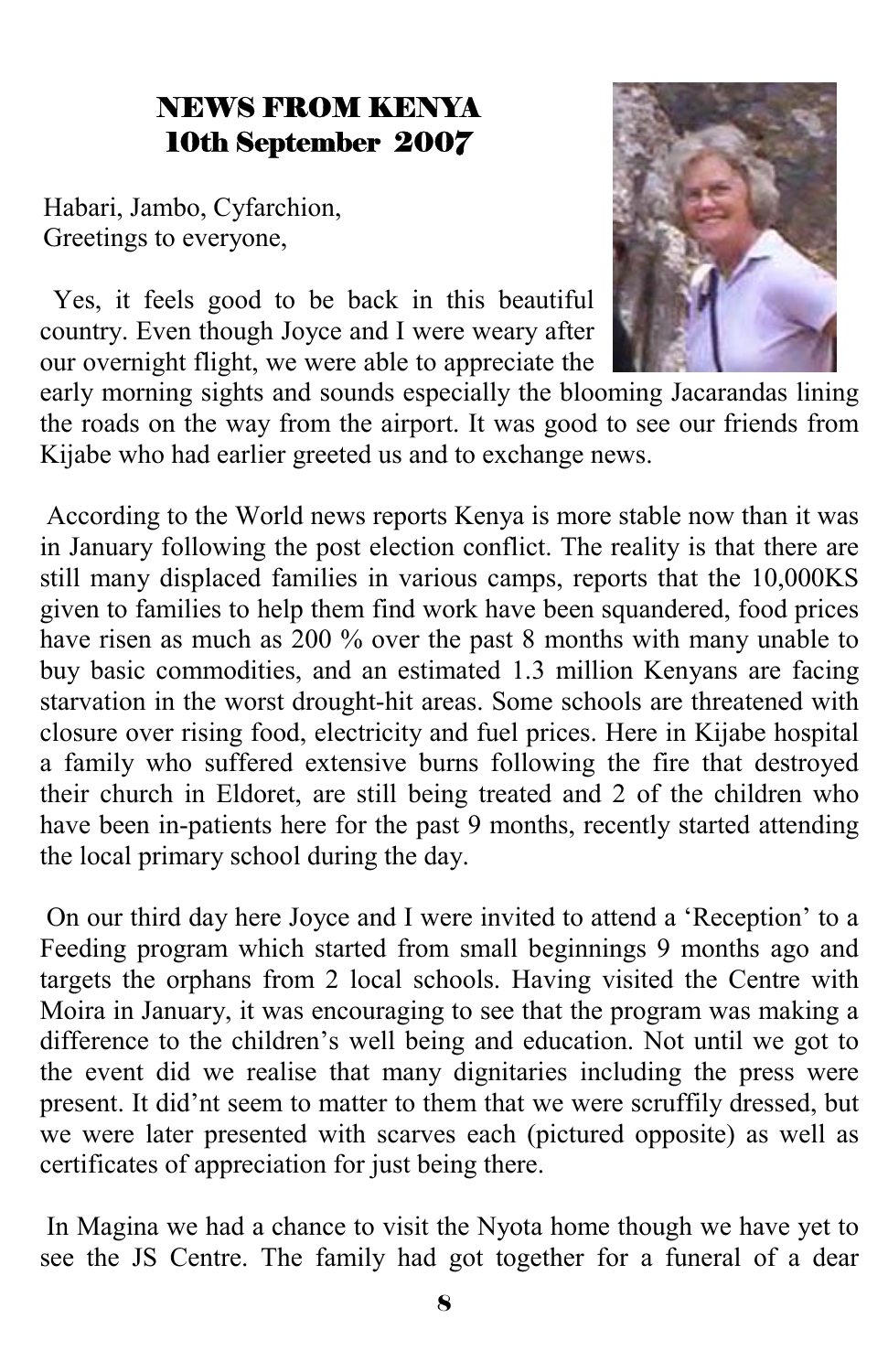relative whose daughter Rosemary worked at the Centre last year. Sadly he died whilst crossing the highway near Kimende. It was good to see John's sister Fresia from Baraimu who I have not seen since August when we went to Meru with the 2007group.

 Wangari was delighted with the Laptop that I was able to bring with me and is already using it to for the Youth Minsitry that she is involved in Last Sunday we joined the Magina bible study group who now meet at a different venue, and are thriving. We look forward to visiting 2 more groups which have developed in Kinale and Kimende. Regarding the idea of forming a mobile type Clinic from Kijabe to neighbouring communities, this is still in its primal stage. A lot more discussions with the community in need is necessary, and a diagnosis made of the prioroties.

 Finally Joyce and I met with a friend in Nairobi yesterday and had lots to share. Martin reminded me that I had sent him a text message some time ago with a verse from Corinthians to encourage him, and in response to his e-mail that he and his family were experiencing difficulties at the time. He related that he received my message whilst in a prison cell! Apparantly he had arranged to meet a friend in a Nairobi street and as he was waiting, sat down and was partially leaning on a large flower pot. He was approached by the police who demanded to know what he was doing. They would not accept his explanation unless he pays a bribe. Protesting that he is a Christian and therefore will not pay bribes, he was arrested and later charged with damaging the flowers! and had to pay a fine of 500KS. Even though he was innocent, to appeal would have meant a



longer period in goal away from his family. Reflecting on this incident, he asked the Lord "what did I do to deserve this?" to which the Lord reminded him that although he prays for the sick etc, how often does he remember to pray for those in prison. After a night in the cell, he was able to identify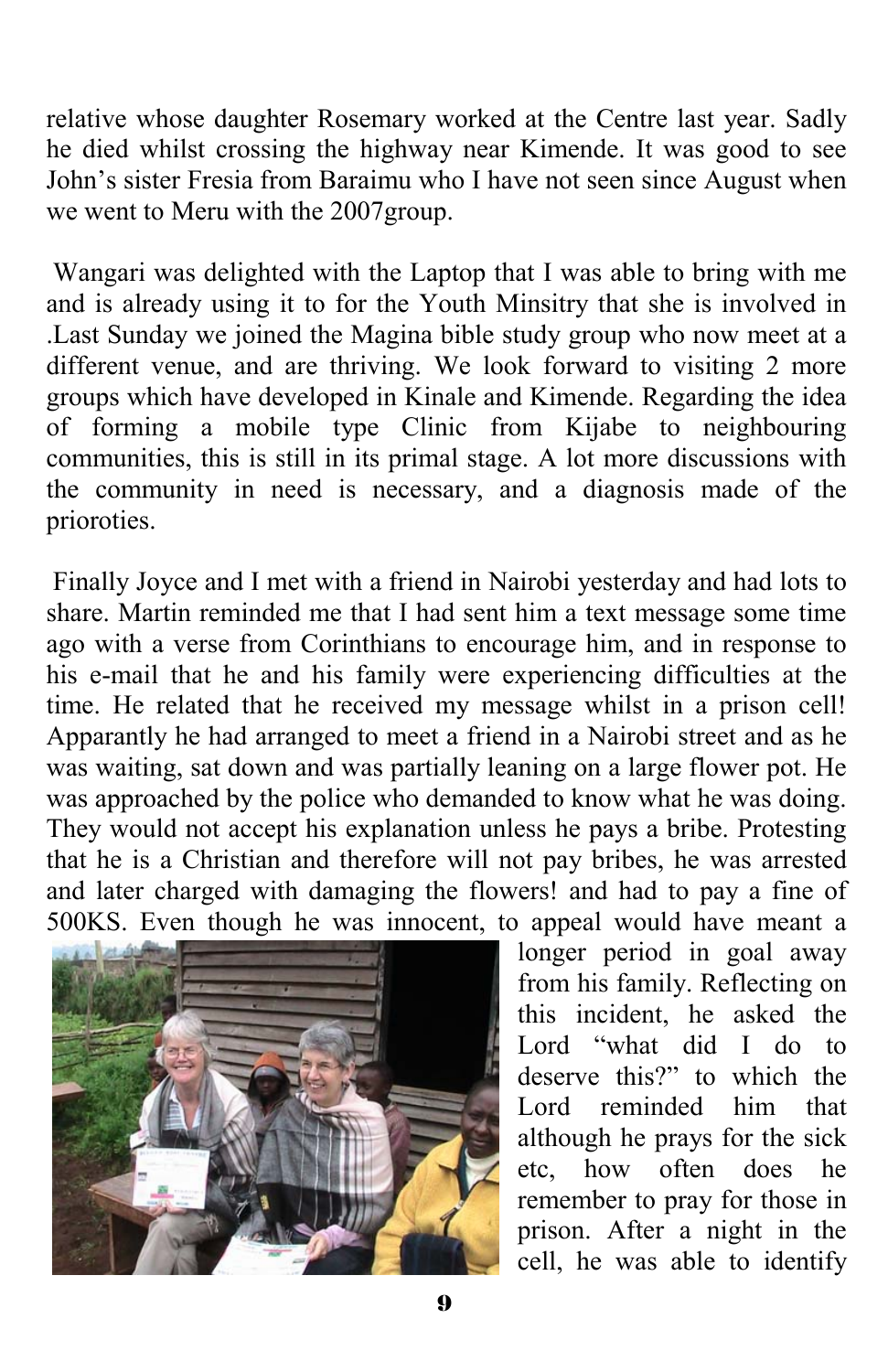with the plight of his fellow prisioners, some of whom were also innocent. Whilst he had a phone for communicating with the outside world, his fellow sufferers had no such luxury.

 The moral of this story is- do not underestimate the power of prayer and beware of leaning on large flower pots!

———— $< 0 >$ ———

All for now.

*Gwen Wildman* 

# AN ELEMENTARY SCHOOL TEST Part 2

**In a series of Elementary School tests children were asked questions about the old and new testaments. The following statements about the bible were written by the children. They have not been retouched nor corrected. Incorrect spelling has been left in. This is the second part of the test (the first part was last month)** 



16. When the three wise guys from the east side arrived they found jesus in the manager.

17. Jesus was born because mary had an immaculate contraption.

18. St. John the blacksmith dumped water on his head.

19. Jesus enunciated the golden rule, which says to do unto others before they do one to you. He also explained a man doth not live by sweat alone.

20. It was a miricle when jesus rose from the dead and managed to get the tombstone off the entrance.

21. The people who followed the lord were called the 12 decibels.

22. The epistels were the wives of the apostles.

23. One of the oppossums..was st. Matthew who was also a taximan.

24. St. Paul cavorted to christianity, he preached holy acrimony which is another name for marraige.

25. Christians have only one spouse. This is called monotony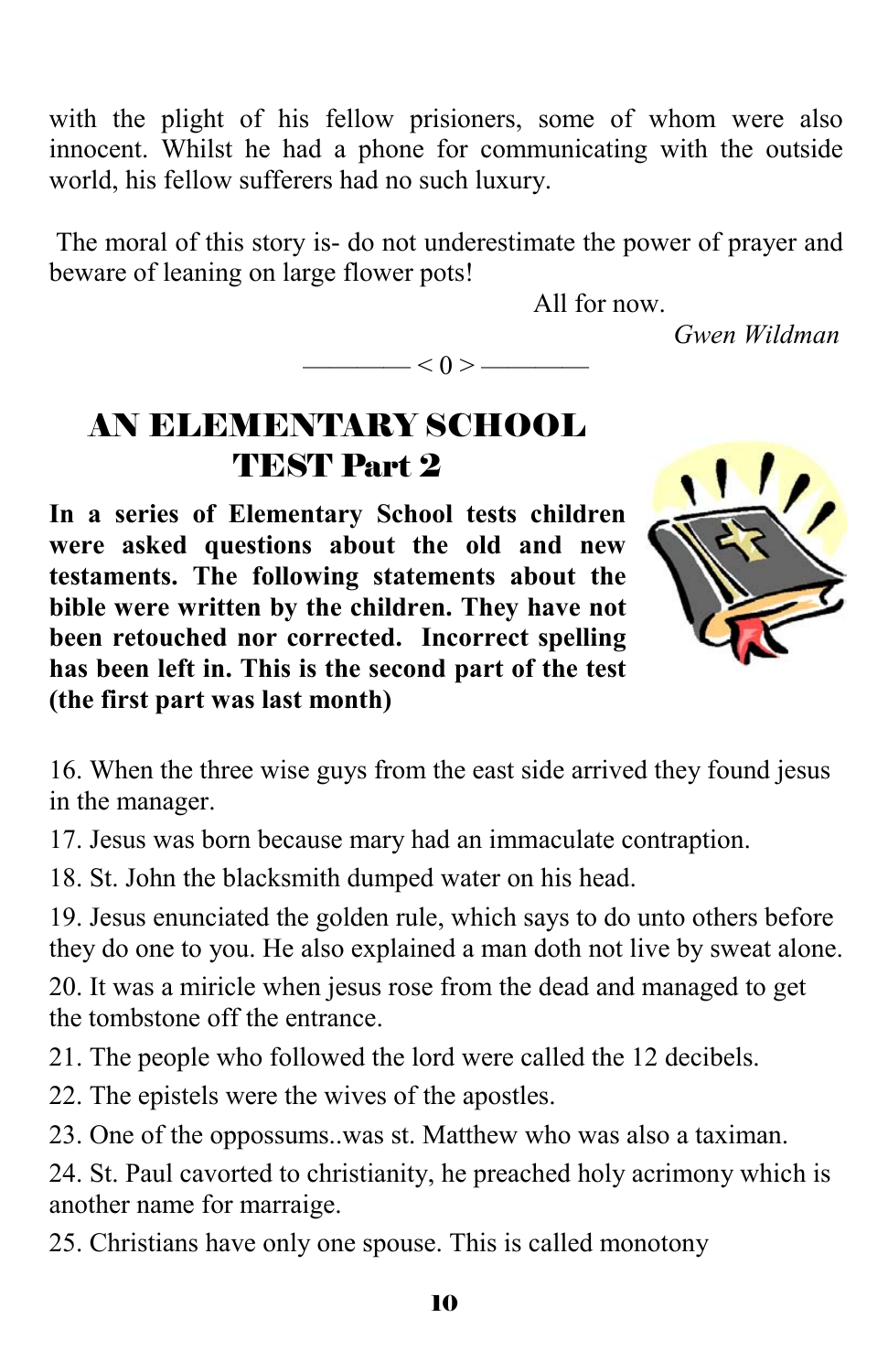## WEDDING ANNIVERSARY CELEBRATIONS

 September was a time of special celebration for 2 couples at Martin Way. First to Joan and John Harding celebrating their  $45<sup>th</sup>$  Wedding Anniversary and secondly to Maralyn and Tony Loft celebrating their 40<sup>th</sup> Wedding Anniversary – both Anniversaries fell on Sunday  $14<sup>th</sup>$  September.

 *We want to wish them all very warm hearted congratulations from all their friends at Martin Way.*

 $< 0 > -$ 

 For one lucky of the couples I was able to get hold of their Wedding photo, who could this handsome couple be?

Sorry no Prizes for guessing correctly!





# SIGMA CHRISTMAS PRODUCTION

SIGMA are now meeting every Sunday between 4.00 to 5.30pm at Martin Way Methodist Church for rehearsals of their Christmas Production, to be performed at the church on Sunday 14<sup>th</sup> December.

SIGMA is a Greek letter meaning 'All things coming together' The group is made up of mixed ages and is a mixed medial creative art group (singing, dance, drama, musical, instruments, back stage), So if you enjoy singing/acting/dancing, please come and join us.

For more information please contact Anne Conquest. Tel no: (020) 8942 7147 or Email aconquest@btinternet.com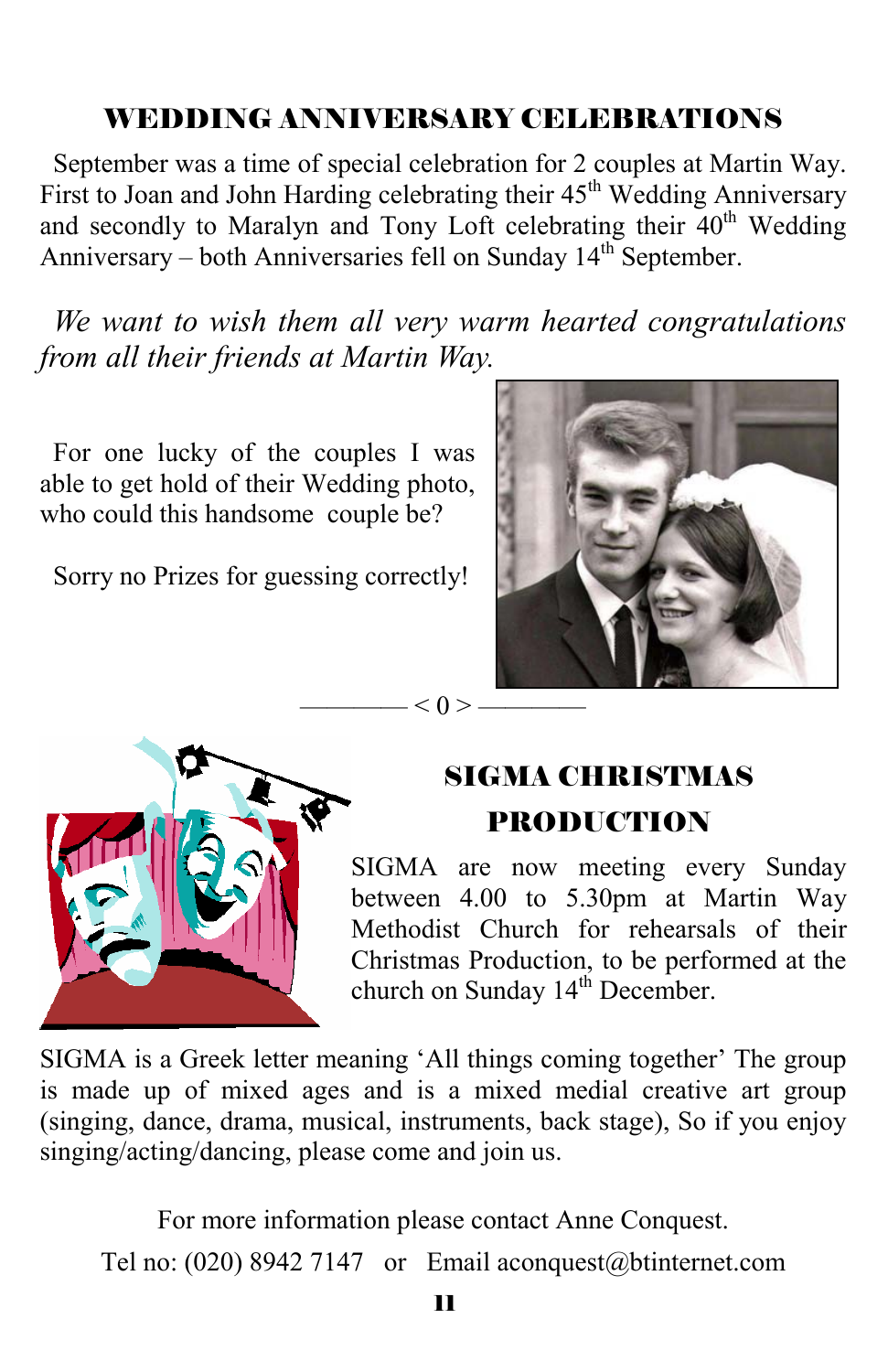# WINTERSHALL NATIVITY 2008

A few of us last year went to a production of the Nativity on a farm just outside of Guildford. We really enjoyed it and thought we would share our experience. It was a lovely way to Start Christmas off last year, it is really worth while seeing!



The production is held in the open air and inside the Holly Barn and is on from Wednesday  $17<sup>th</sup>$  to Sunday  $21<sup>st</sup>$  December this year, there are 2 showings a day  $1^{st}$  at 4.45pm and  $2^{nd}$  at 7.30pm (Each performance last 90 minutes). Tickets are £15 for adults and £7.50 for children (from 3 years old until they leave full time education).

It is advisable to come warmly dressed and with suitable shoes or boots. The Barn theatre is a few minutes steep walk from the car park but disable access is available by prior arrangement. The seating is on plain wooden beaches but you could bring a cushion to sit on if you wish. The '*Inn*' opens for tea/coffee and Mince pies 45 minutes before each performance.

I am hoping to go again this year and if anyone would like to join me I will be booking tickets for the Thursday  $18<sup>th</sup>$  Dec show at 7.30pm. Please let me know if you are interested by **Sunday 12<sup>th</sup> October** – as I need to book tickets. If you can't make it that day but still wish to go you can book tickets online on their website, but please note that the tickets do sell-out quickly. Visit their website to find out more at – www.wintershall-estate.com

*Abby Herring*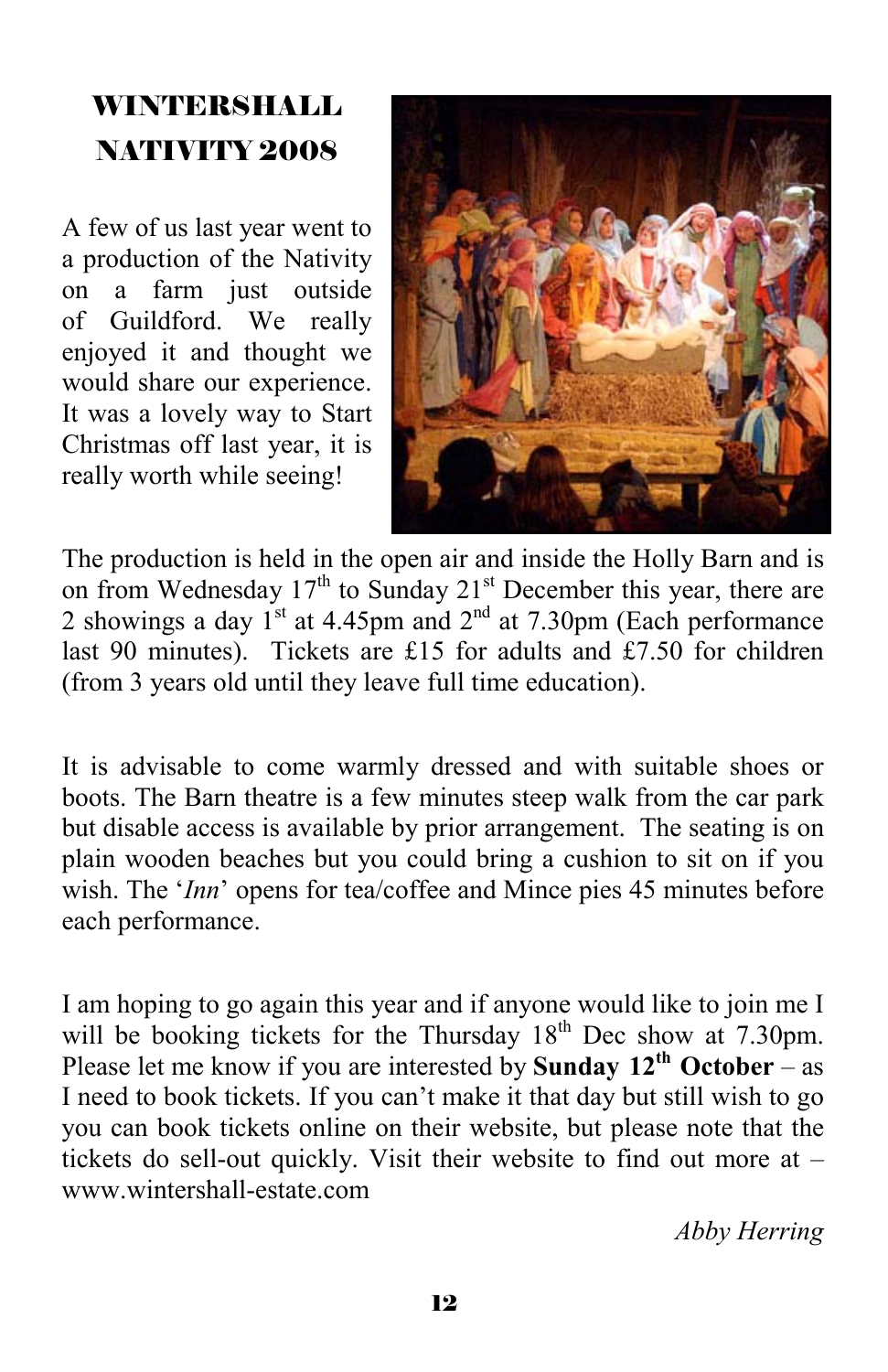#### PUZZLE CORNER



The above puzzle is thanks to http://biblewordgames.com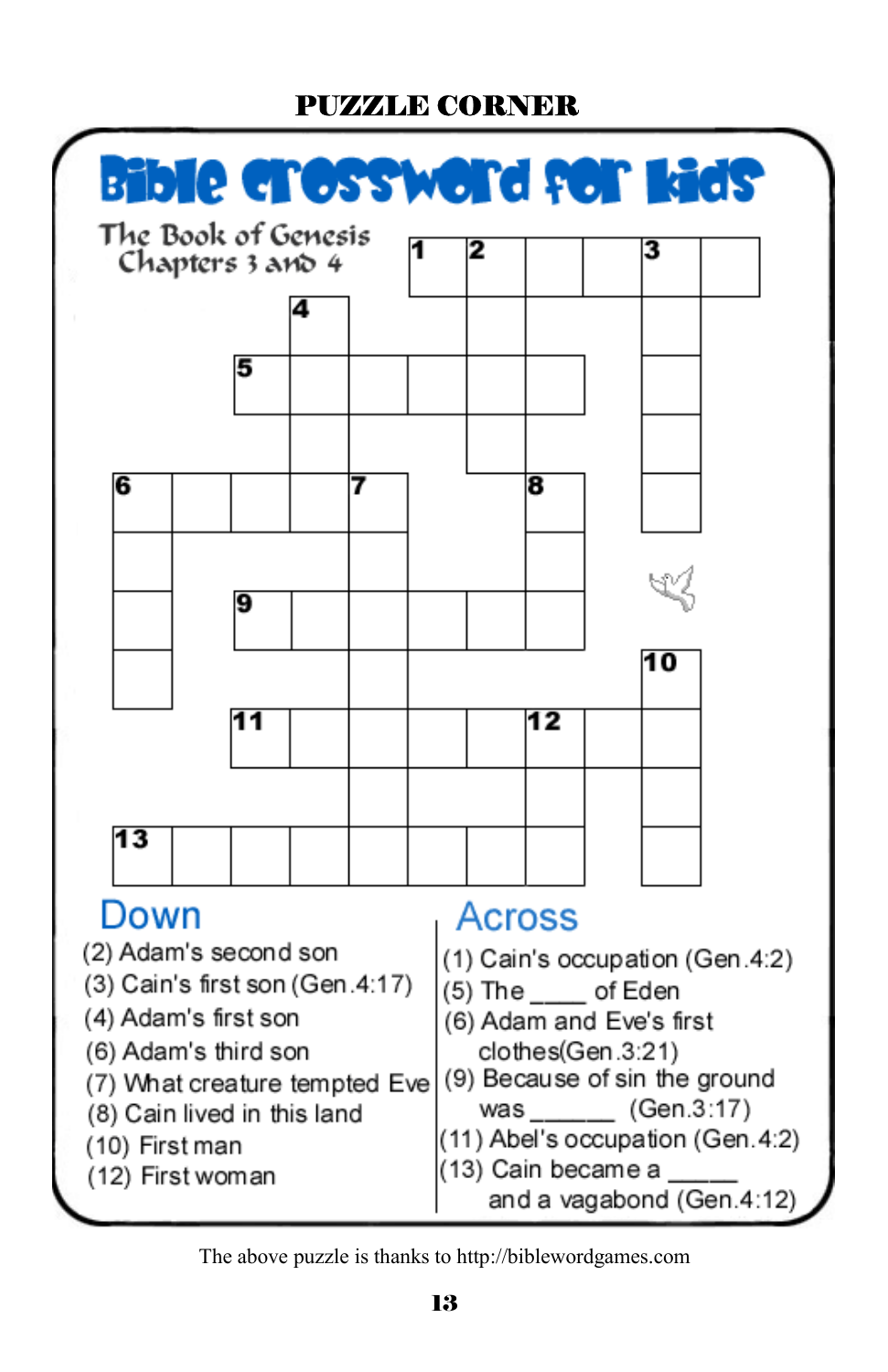



| Fri      | 3              | $12.30 \text{ pm}$ | Luncheon Club                                                          |
|----------|----------------|--------------------|------------------------------------------------------------------------|
| Sat      | $\overline{4}$ | 6.30 <sub>pm</sub> | Barn Dance and Harvest Supper                                          |
| Sun      | 5              | 10.30 am           | Harvest Festival led by Rev Paul Timmis                                |
|          |                | 6.30 pm            | Communion Service led by Rev Paul Timmis                               |
| Tue      | $\tau$         | $10-12$ noon       | Coffee and Chat                                                        |
|          |                | 8.00 pm            | Time for Prayer                                                        |
| Weds 8   |                | 7.45 pm            | Midways Group - Wheels for the World -                                 |
| Sun $12$ |                | $10.30$ am         | <b>Richard Polley</b><br>Holy Communion Service led by Rev Paul Timmis |
|          |                | Tue 14 10-12 noon  | Coffee and Chat                                                        |
|          |                | $8.00 \text{ pm}$  | Time for Prayer                                                        |
| Fri      | 17             | $12.30 \text{ pm}$ | Luncheon Club                                                          |
| Sat      |                | 18 10-12noon       | Midways Coffee Morning -<br>proceeds for St. Raphael's Hospice         |
| Sun      | -19            | 10.30 am           | Praise Service led by Rev Margaret Adams                               |
|          |                | Tue 21 10-12 noon  | Coffee and Chat                                                        |
|          |                | $8.00 \text{ pm}$  | Time for Prayer                                                        |
|          |                | 7.30 pm            | Men's Supper Club - London Wild Life Trust -                           |
|          |                |                    | Ted Burden                                                             |
| Weds 22  |                | 7.45 pm            | Midways Group - Armenians in Jerusalem -                               |
|          |                |                    | Souki Tchilingirian                                                    |
| Sun $26$ |                | 10.30am            | Morning Service led by Tony Loft                                       |
|          |                | $6.30 \text{ pm}$  | Bible Study led by Valerie Ashcroft                                    |
|          |                | Tue 28 10-12 noon  | Coffee and Chat                                                        |
|          |                | 8.00 pm            | Time for Prayer                                                        |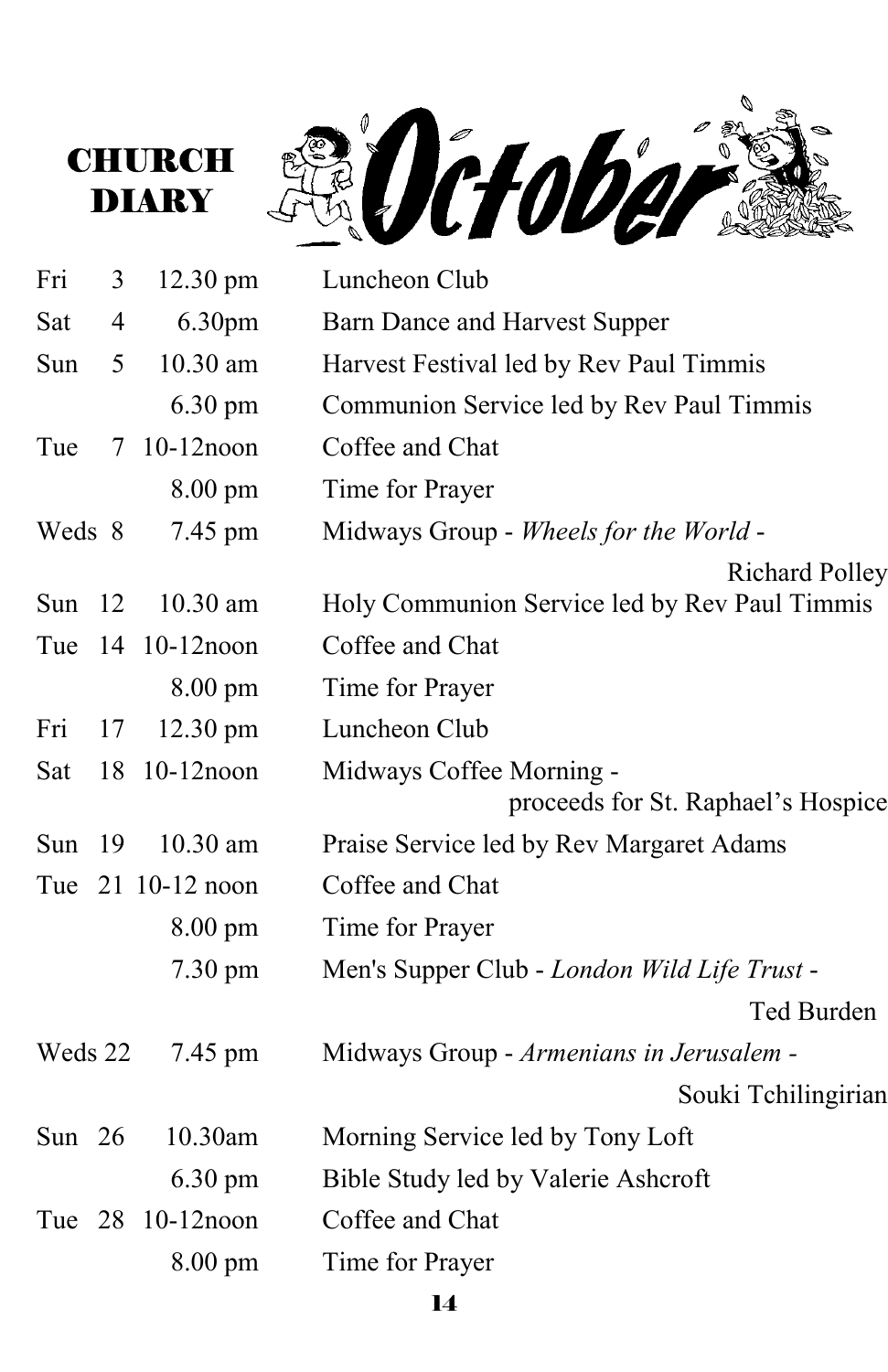#### Fri 31 12.30 pm Luncheon Club

*Please refer to the Website (www.martinway.org.uk) or Weekly Notice Sheet for any additional information* 

 $< 0 >$  —————

We wish all of those why celebrate a birthday this month a very

*Happy Birthday* 

and especially to:

**Jennifer Smith on 13th October Tyler Butland-Brooks on 26th October** 

WELCOME SERVICES

———— $< 0 >$ —————

**Revd Paul Timmis** along with Revd Margaret Adams were welcomed in their new roles at a service on Wednesday, 3rd September at Stoneleigh Methodist Church. The address and welcome were led by the Chair of the London District, the Revd Jenny Impey. Tea and cakes followed in what was described as an evening full of warmth - and that wasn't due to the weather!

Also welcomed at that service were Diana Pinchin (Lay Worker - Pastoral) and Dulcie Batten (Lay Worker - Admin) both of which will be helping Margaret in her new role of Circuit Superintendent.

**Paul, Rebecca and their two children, Amèlie and Matilda** were "officially" welcomed to Martin Way last Sunday, 14th September, at a "Welcome Tea" which provided an informal time together where we got to know them a little better and they us.